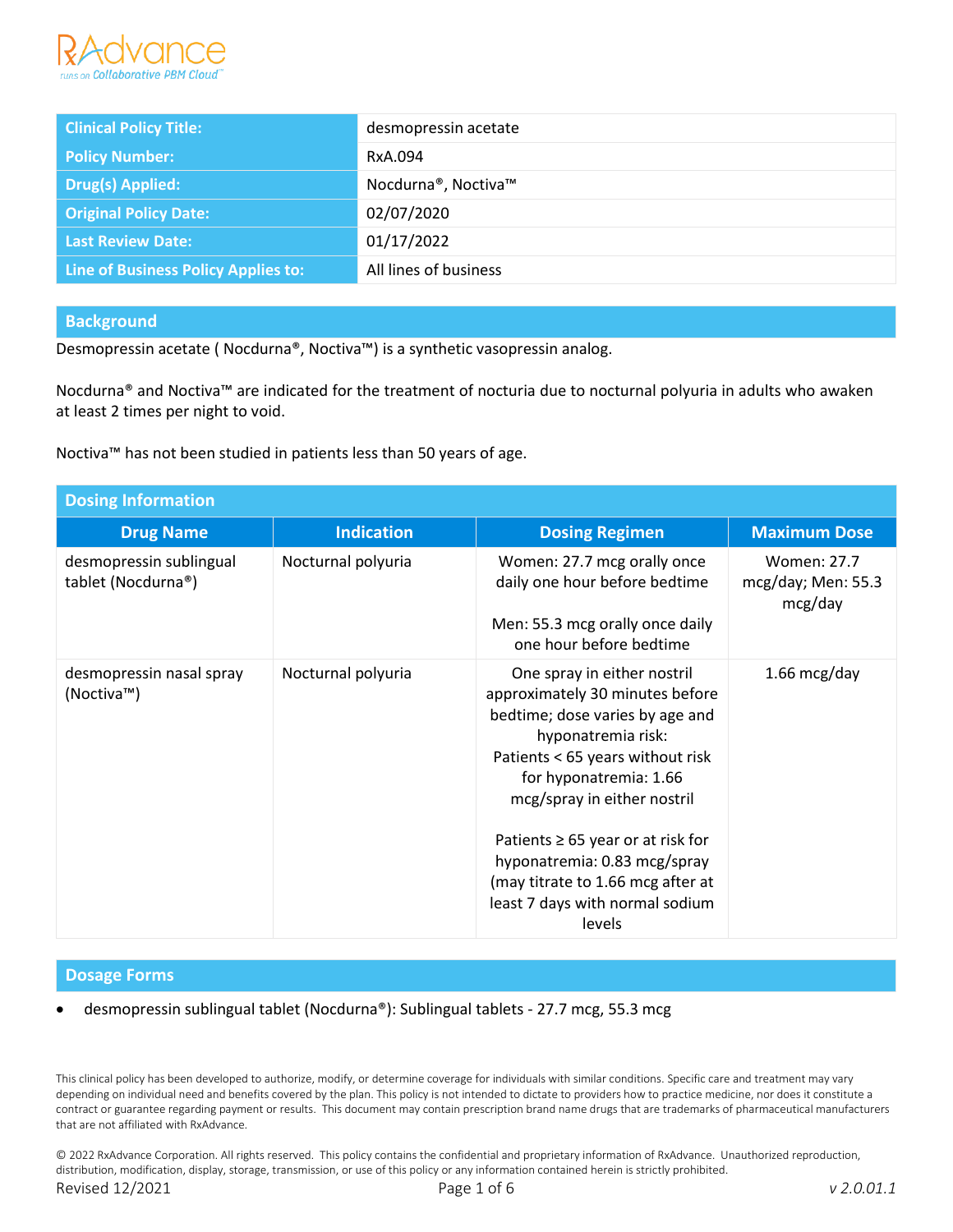

• desmopressin nasal spray (Noctiva™): Nasal spray - 3.5 mL bottle (30 effective 0.1 mL doses of either 0.83 mcg or 1.66 mcg)

# **Clinical Policy**

Provider must submit documentation (such as office chart notes, lab results or other clinical information) supporting that member has met all approval criteria. The provision of provider samples does not guarantee coverage under the terms of the pharmacy benefit administered by RxAdvance. All criteria for initial approval must be met in order to obtain coverage**.**

# **I. Initial Approval Criteria**

- **A. Nocturia** (must meet all):
	- 1. Diagnosis of nocturia due to nocturnal polyuria;
	- 2. Prescribed by or in consultation with a urologist, nephrologist, geriatrician, or endocrinologist;
	- 3. Request meets one of the following (a or b):
		- a. If the request is for Noctiva™ patient is > 50 years;
		- b. If the request is for Nocdurna<sup>®</sup> patient is  $\geq 18$  years;
	- 4. Member has normal serum sodium concentration ( 135 to 145 mmol/L) prior initiation of therapy;
	- 5. Member awakens at least two times per night to void;
	- 6. Prescriber has verified that the individual does not have the following conditions/circumstances in which use of Noctiva is not recommended (a, b, c, d or e):
		- a. Currently receiving loop diuretics (e.g., furosemide, torsemide, bumetanide);
		- b. Currently receiving systemic or inhaled glucocorticoids;
		- c. Renal impairment with an estimated glomerular filtration rate < 50 mL/min/1.73 m2; OR iv. New York Heart Association class II to IV congestive heart failure;
		- d. Polydipsia;
		- **e.** Known or suspected syndrome of inappropriate antidiuretic hormone secretion;
	- 7. Request is for Nocdurna® or Noctiva™;
	- 8. Dose does not exceed one of the following (a or b):
	- a. Nocdurna®: 1 tablet per day (27.7 mcg for women, 55.3 mcg for men);
	- b. Noctiva™: 1.66 mcg per day (1 bottle per 30 days).

#### **Approval Duration**

**Commercial:** 12 months **Medicaid:** 12 months

#### **I. Continued Therapy Approval**

- **A.** All Indications in Section I (must meet all):
	- 1. Member is currently receiving medication that has been authorized by RxAdvance or member has previouslymet initial approval criteria listed in this policy;
	- 2. Member is responding positively to therapy;
	- 3. For Nocdurna®, Noctiva™: Member has normal serum sodium concentration (135-145 mmol/L);
	- 4. If request is for a dose increase, new dose does not exceed (a, b, or c):
		- a. Nocdurna®: 1 tablet per day (27.7 mcg for women, 55.3 mcg for men);
		- b. Noctiva™: 1.66 mcg per day (1 bottle per 30 days).

## **Approval Duration**

**Commercial:** Nocdurna®/Noctiva™: 12 months **Medicaid:** Nocdurna®/Noctiva™: 12 months

#### **II. Appendices**

© 2021 RxAdvance Corporation. All rights reserved. This policy contains the confidential and proprietary information of RxAdvance. Unauthorized reproduction, distribution, modification, display, storage, transmission, or use of this policy or any information contained herein is strictly prohibited.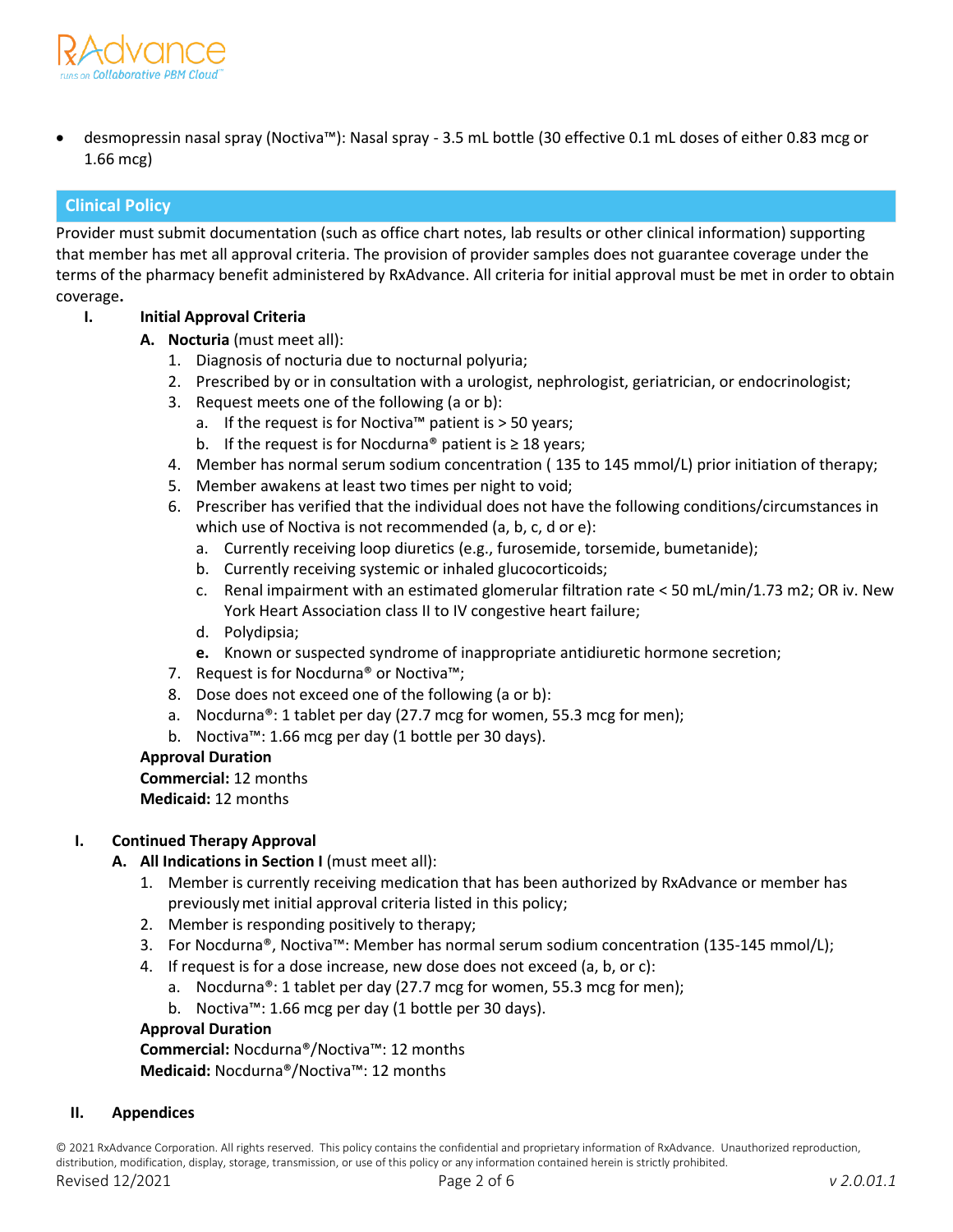

# **APPENDIX A: Abbreviation/Acronym Key**

FDA: Food and Drug Administration VWD: von Willebrand disease eGFR: estimated glomerular filtration rate SIADH: syndrome of inappropriate antidiuretic hormone

# **APPENDIX B: Therapeutic Alternatives**

Below are suggested therapeutic alternatives based on clinical guidance. Please check drug formulary for preferred agents and utilization management requirements.

| <b>Drug Name</b>                  | <b>Dosing Regimen</b>                                                                                                                                                    | Dose Limit/<br><b>Maximum Dose</b> |
|-----------------------------------|--------------------------------------------------------------------------------------------------------------------------------------------------------------------------|------------------------------------|
| desmopressin acetate oral tablets | 0.05 mg orally twice a day, titrated to<br>a maintenance dose in the range of<br>0.1-1.2 mg divided into 2-3 daily<br>doses as needed to obtain adequate<br>antidiuresis | 1.2 $mg/day$                       |

Therapeutic alternatives are listed as generic (Brand name®) when the drug is available by both generic and brand, Brand name® when the drug is available by brand only and generic name when the drug is available by generic only.

## **APPENDIX C: Contraindications/Boxed Warnings**

- Contraindication(s):
	- o Noctiva™: Primary nocturnal enuresis; hyponatremia or a history of hyponatremia; polydipsia; concomitant use with loop diuretics or systemic/inhaled glucocorticoids; renal impairment with an estimated glomerular filtration rate (eGFR) below 50 mL/min/1.73 m<sup>2</sup>; known or suspected syndrome of inappropriate antidiuretic hormone (SIADH) secretion, during illnesses that can cause fluid or electrolyte imbalance, such as gastroenteritis, salt-wasting nephropathies, or systemic infection; congestive heart failure (New York Heart Association class II to IV); uncontrolled hypertension;
	- $\circ$  Nocdurna®: Hyponatremia or a history of hyponatremia; polydipsia; concomitant use with loop diuretics or systemic/inhaled glucocorticoids; renal impairment with an eGFR below 50 mL/min/1.73 m<sup>2</sup>; syndrome of inappropriate antidiuretic hormone (SIADH) secretion, during illnesses that can cause fluid or electrolyte imbalance, heart failure; uncontrolled hypertension.
- Boxed Warning(s):
	- o Nocdurna® and Noctiva™: Hyponatremia.

 \*Contraindications listed reflect direct statements made in manufacturer's package insert; for additional uses, warnings, and precautions, please refer to clinical guidelines.

# **APPENDIX D: General Information**

- The American Urology Association defines nocturnal polyuria as the production of greater than 20 to 33% of total 24-hour urine output during the period of sleep, which is age-dependent with 20% for younger individuals and 33% for elderly individuals.
- Nocturnal polyuria was defined in the Noctiva™ clinical trials as night-time urine production exceeding one-third of the 24-hour urine production.
- Noctiva™ is contraindicated in the treatment of primary nocturnal enuresis because of reports of hyponatremic-related seizures in pediatric patients treated with other intranasal forms of desmopressin. Desmopressin acetate tablets, however, are FDA-approved for this use.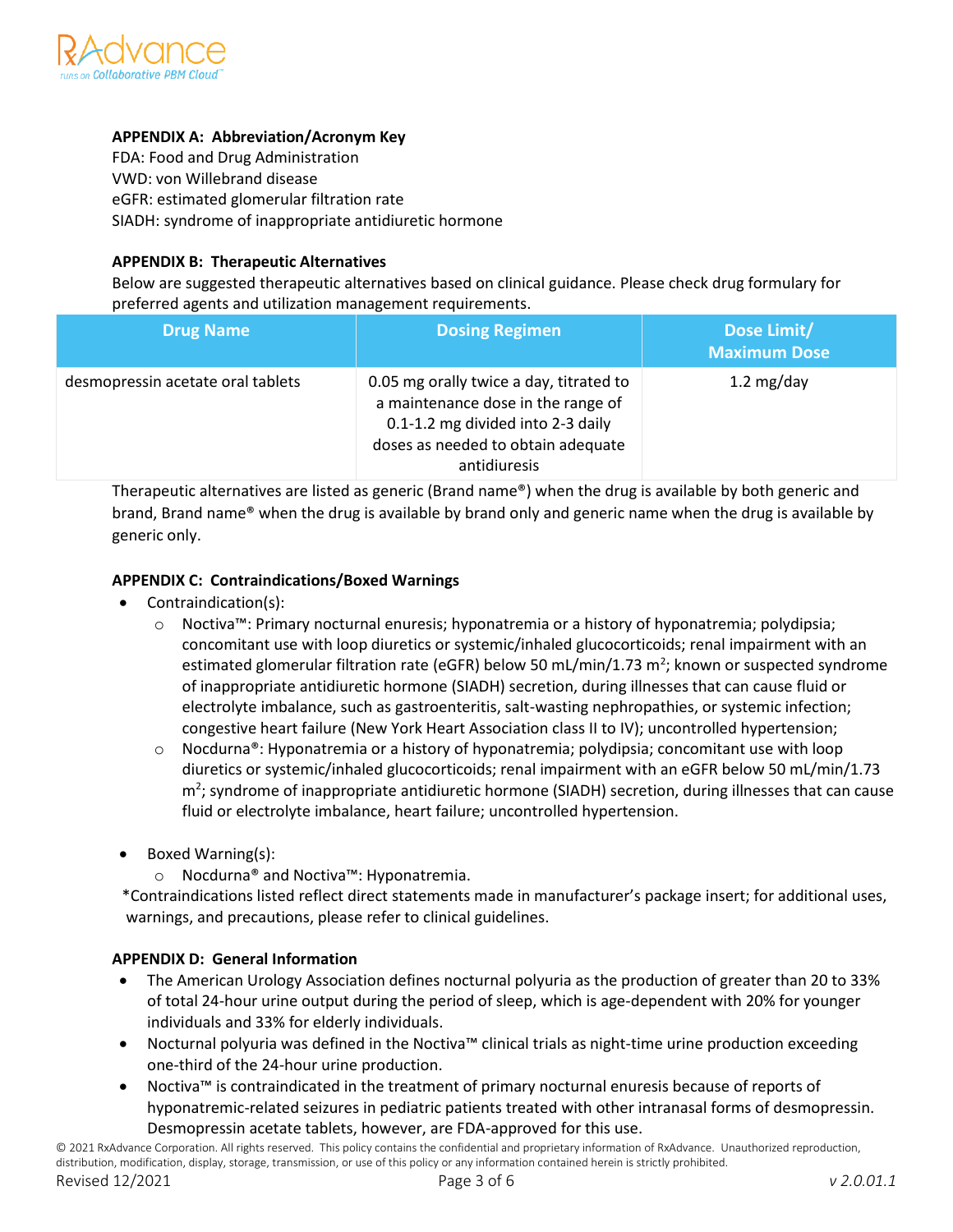

# **References**

- 1. DDAVP® Injection Prescribing Information. Parsippany, NJ: Ferring Pharmaceuticals; July 2021. Available at: https://dailymed.nlm.nih.gov/dailymed/fda/fdaDrugXsl.cfm?setid=651f6fee-a2c7-431b-8d5d-58b156c72244&type=displa[y.](https://dailymed.nlm.nih.gov/dailymed/drugInfo.cfm?setid=651f6fee-a2c7-431b-8d5d-58b156c72244) Accessed December 06, 2021.
- 2. Stimate® Prescribing Information. King of Prussia, PA: CSL Behring LLC; June 2013. Available at: [http://labeling.cslbehring.com/PI/US/Stimate/EN/Stimate-PrescribingInformation.pdf.](http://labeling.cslbehring.com/PI/US/Stimate/EN/Stimate-Prescribing-Information.pdf) Accessed December 06, 2021.
- 3. Noctiva™ Prescribing Information. Chesterfield, MO: Avadel Specialty Pharmaceuticals, LLC; March 2017. Available at: https://www.accessdata.fda.gov/drugsatfda\_docs/label/2017/201656lbl.pd[f.](http://www.noctiva.com/) Accessed December 06, 2021.
- 4. Nocdurna® Prescribing Information. Parsippany, NJ: Ferring Pharmaceuticals; November 2020. Available at: [www.nocdurna.com.](http://www.nocdurna.com/) Accessed December 06, 2021.
- 5. Van Kerrebroeck P, Abrams P, Chaikin D et al. The standardization of terminology in nocturia: Report from the standardization sub-committee of the International Continence Society. Neurourol Urodyn 2002; 21: 179. Available at: [https://pubmed.ncbi.nlm.nih.gov/11857672/.](https://pubmed.ncbi.nlm.nih.gov/11857672/) Accessed December 06, 2021.
- 6. Srivastava A, Brewer AK, Mauser-Bunschoten EP, et al. Guidelines for the management of hemophilia. Haemophilia. Jan 2013; 19(1): e1-47. Available at: [https://pubmed.ncbi.nlm.nih.gov/22776238/.](https://pubmed.ncbi.nlm.nih.gov/22776238/) Accessed December 06, 2021.
- 7. Medical and Scientific Advisory Council (MASAC) of the National Hemophilia Foundation (NHF): Database of treatment guidelines. Available at: [https://www.hemophilia.org/Researchers-Healthcare-Providers/Medical-and-](https://www.hemophilia.org/Researchers-Healthcare-Providers/Medical-and-Scientific-)[Scientific-](https://www.hemophilia.org/Researchers-Healthcare-Providers/Medical-and-Scientific-)[Advisory-Council-MASAC/MASAC-Recommendations.](https://www.hemophilia.org/Researchers-Healthcare-Providers/Medical-and-Scientific-Advisory-Council-MASAC/MASAC-Recommendations) Accessed December 06, 2021.
- 8. Clinical Pharmacology [database online] powered by ClinicalKey. Tampa, FL: Elsevier, 2020. Available at: http://www.clinicalkey.com. Accessed December 06,2021.

| <b>Review/Revision History</b>                                                                                                                                                                                                                                                                                                                                                                                                                                                           | <b>Review/Revision Date</b> | <b>P&amp;T Approval Date</b> |
|------------------------------------------------------------------------------------------------------------------------------------------------------------------------------------------------------------------------------------------------------------------------------------------------------------------------------------------------------------------------------------------------------------------------------------------------------------------------------------------|-----------------------------|------------------------------|
| Policy established.                                                                                                                                                                                                                                                                                                                                                                                                                                                                      | 01/2020                     | 02/07/2020                   |
| Policy was reviewed:<br>1. Clinical policy title was<br>updated.<br>2. Line of business policy<br>applies to was updated to all<br>lines of business.<br>Initial and continued<br>3.<br>approval criteria was<br>updated to include "Member<br>has normal serum sodium<br>concentration prior to<br>initiation of therapy".<br>4. Continued therapy criteria<br>II.A.1 was rephrased to<br>"Member is currently<br>receiving medication".<br>5. References were reviewed<br>and updated. | 02/12/2021                  | 03/09/2021                   |
| Policy was reviewed:<br>1. Drugs applied, Background,<br>Dosing Information, Dosage                                                                                                                                                                                                                                                                                                                                                                                                      | 12/06/2021                  | 01/17/2022                   |

© 2021 RxAdvance Corporation. All rights reserved. This policy contains the confidential and proprietary information of RxAdvance. Unauthorized reproduction, distribution, modification, display, storage, transmission, or use of this policy or any information contained herein is strictly prohibited.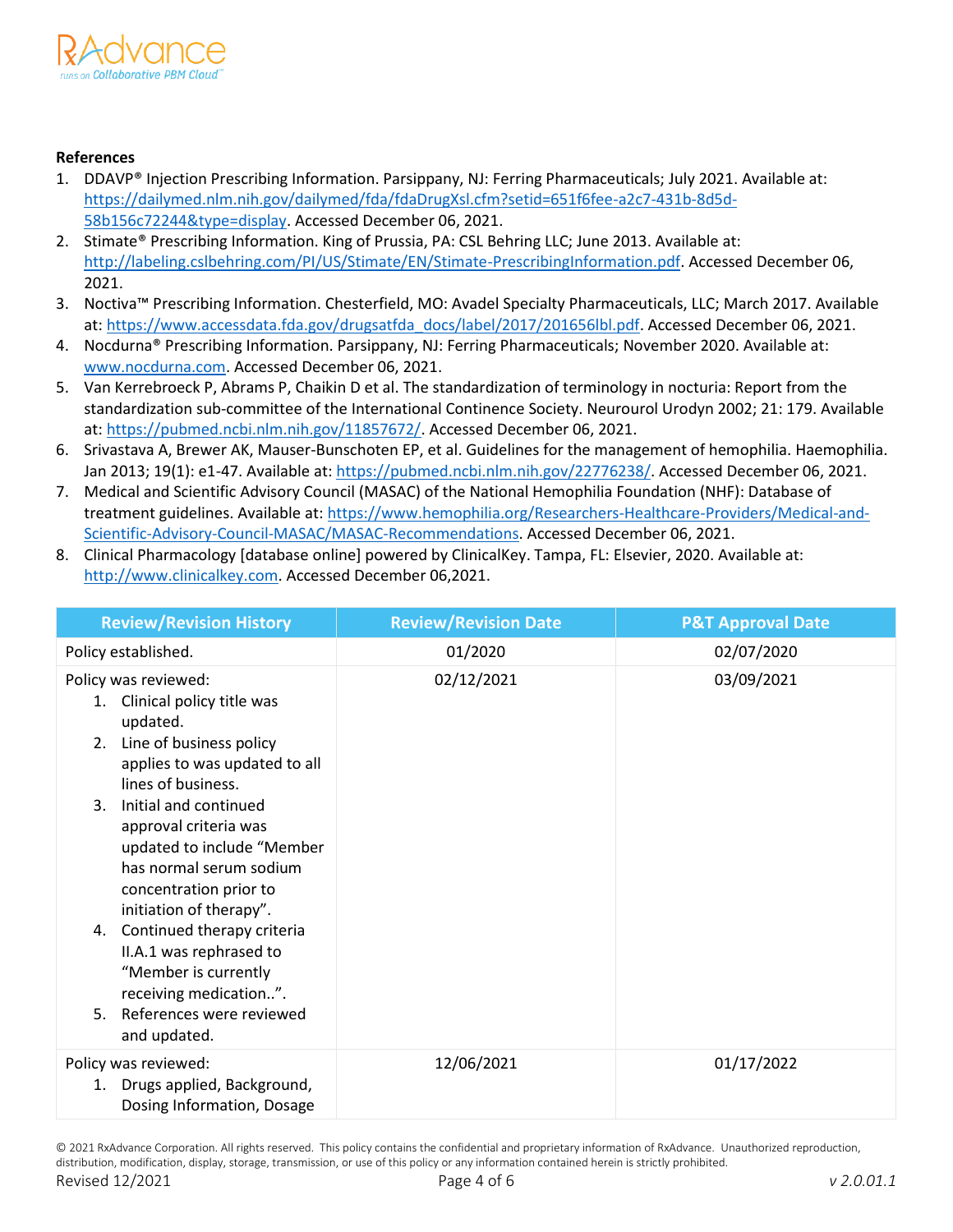

forms, Clinical Policy, Appendix A, Appendix C updated to remove information about DDAVP® and Stimate® as they no longer require prior authorization.

- 2. Statement about provider sample ''The provision of provider samples does not guarantee coverage…" was added to Clinical Policy.
- 3. Initial Approval Criteria, I.A.3: Updated age criteria from Age is  $\geq$  18 years to Request meets one of the following (a or b):

a. If the request is for Noctiva™ patient is > 50 years;

b. If the request is for Nocdurna patient is ≥ 18 years;

- 4. Initial Approval Criteria I.A.2 was updated to add , Prescribed by or in consultation with a urologist, nephrologist, geriatrician, or endocrinologist;
- 5. Initial Approval Criteria I.A 5 was updated to add, Member awakens at least two times per night to void;
- 6. Initial Approval Criteria I.A.6 was updated to add, Prescriber has verified that the individual does not have the following conditions/circumstances in which use of Noctiva is not recommended (a, b, c, d or e):
- a. Currently receiving loop diuretics (e.g., furosemide, torsemide, bumetanide);
- b. Currently receiving systemic or inhaled glucocorticoids;

© 2021 RxAdvance Corporation. All rights reserved. This policy contains the confidential and proprietary information of RxAdvance. Unauthorized reproduction, distribution, modification, display, storage, transmission, or use of this policy or any information contained herein is strictly prohibited.